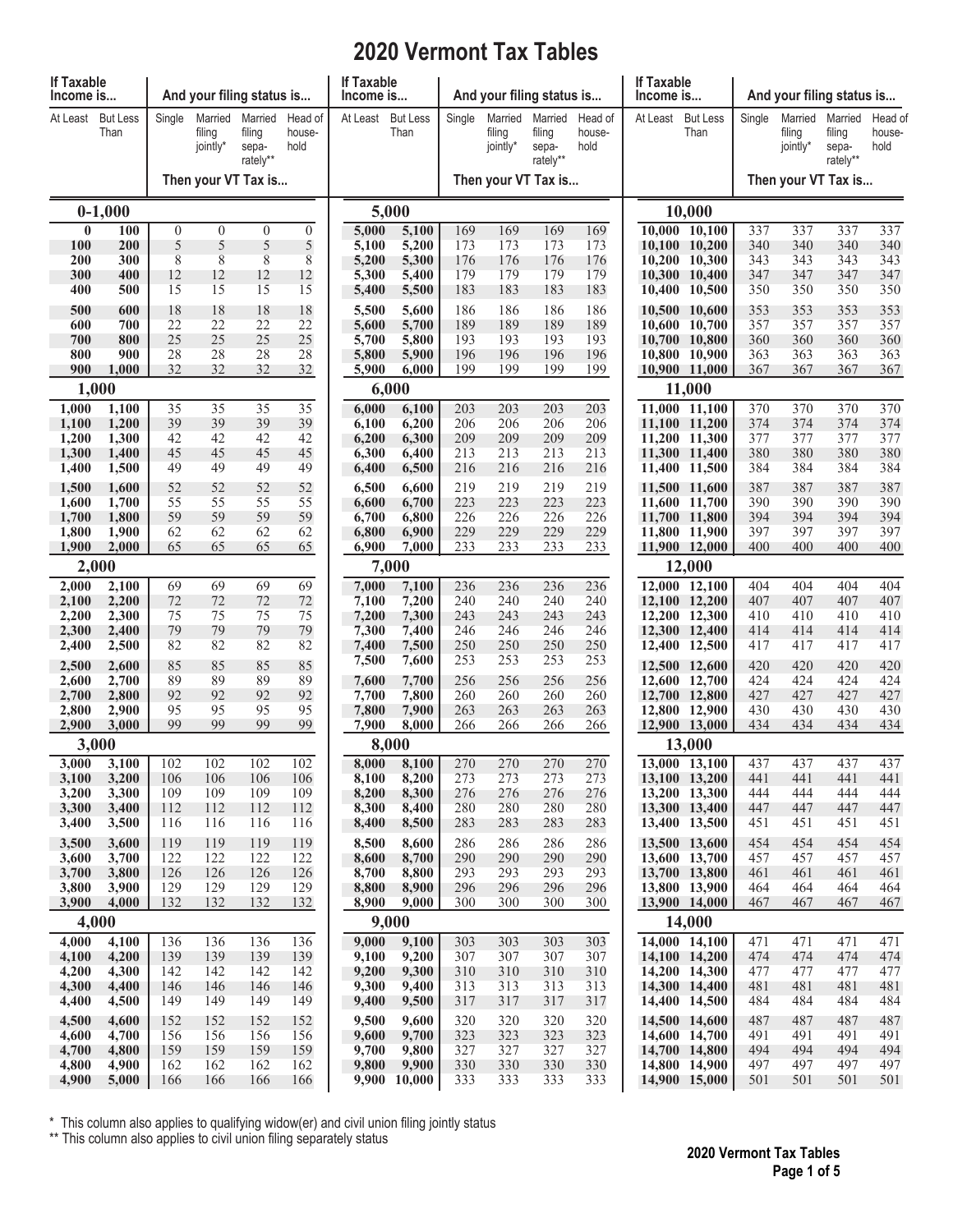| If Taxable<br>Income is        |                 |            |                    | And your filing status is |                | If Taxable<br>Income is |                                |            | And your filing status is |                 |                | If Taxable<br>Income is  |                                | And your filing status is |                    |                 |                |  |
|--------------------------------|-----------------|------------|--------------------|---------------------------|----------------|-------------------------|--------------------------------|------------|---------------------------|-----------------|----------------|--------------------------|--------------------------------|---------------------------|--------------------|-----------------|----------------|--|
| At Least                       | <b>But Less</b> | Single     | Married            | Married                   | Head of        | At Least                | <b>But Less</b>                | Single     | Married                   | Married         | Head of        | At Least                 | <b>But Less</b>                | Single                    | Married            | Married         | Head of        |  |
|                                | Than            |            | filing<br>jointly* | filing<br>sepa-           | house-<br>hold |                         | Than                           |            | filing<br>jointly*        | filing<br>sepa- | house-<br>hold |                          | Than                           |                           | filing<br>jointly* | filing<br>sepa- | house-<br>hold |  |
|                                |                 |            |                    | rately**                  |                |                         |                                |            |                           | rately**        |                |                          |                                |                           |                    | rately**        |                |  |
|                                |                 |            |                    | Then your Vermont Tax is  |                |                         |                                |            | Then your Vermont Tax is  |                 |                | Then your Vermont Tax is |                                |                           |                    |                 |                |  |
|                                | 15,000          |            |                    |                           |                |                         | 20,000                         |            |                           |                 |                |                          | 25,000                         |                           |                    |                 |                |  |
| 15,000 15,100                  |                 | 504        | 504                | 504                       | 504            |                         | 20,000 20,100                  | 672        | 672                       | 672             | 672            |                          | 25,000 25,100                  | 839                       | 839                | 839             | 839            |  |
| 15,100 15,200<br>15,200 15,300 |                 | 508<br>511 | 508<br>511         | 508<br>511                | 508<br>511     |                         | 20,100 20,200<br>20,200 20,300 | 675<br>678 | 675<br>678                | 675<br>678      | 675<br>678     |                          | 25,100 25,200<br>25,200 25,300 | 843<br>846                | 843<br>846         | 843<br>846      | 843<br>846     |  |
| 15,300 15,400                  |                 | 514        | 514                | 514                       | 514            |                         | 20,300 20,400                  | 682        | 682                       | 682             | 682            |                          | 25,300 25,400                  | 849                       | 849                | 849             | 849            |  |
| 15,400 15,500                  |                 | 518        | 518                | 518                       | 518            |                         | 20,400 20,500                  | 685        | 685                       | 685             | 685            |                          | 25,400 25,500                  | 853                       | 853                | 853             | 853            |  |
| 15,500 15,600                  |                 | 521        | 521                | 521                       | 521            |                         | 20,500 20,600                  | 688        | 688                       | 688             | 688            |                          | 25,500 25,600                  | 856                       | 856                | 856             | 856            |  |
| 15,600 15,700<br>15,700 15,800 |                 | 524<br>528 | 524<br>528         | 524<br>528                | 524<br>528     |                         | 20,600 20,700<br>20,700 20,800 | 692<br>695 | 692<br>695                | 692<br>695      | 692<br>695     |                          | 25,600 25,700<br>25,700 25,800 | 859<br>863                | 859<br>863         | 859<br>863      | 859<br>863     |  |
| 15,800 15,900                  |                 | 531        | 531                | 531                       | 531            |                         | 20,800 20,900                  | 698        | 698                       | 698             | 698            |                          | 25,800 25,900                  | 866                       | 866                | 866             | 866            |  |
| 15,900 16,000                  |                 | 534        | 534                | 534                       | 534            |                         | 20,900 21,000                  | 702        | 702                       | 702             | 702            |                          | 25,900 26,000                  | 869                       | 869                | 869             | 869            |  |
|                                | 16,000          |            |                    |                           |                |                         | 21,000                         |            |                           |                 |                |                          | 26,000                         |                           |                    |                 |                |  |
| 16,000 16,100<br>16,100 16,200 |                 | 538<br>541 | 538<br>541         | 538<br>541                | 538<br>541     |                         | 21,000 21,100<br>21,100 21,200 | 705<br>709 | 705<br>709                | 705<br>709      | 705<br>709     |                          | 26,000 26,100<br>26,100 26,200 | 873<br>876                | 873<br>876         | 873<br>876      | 873<br>876     |  |
| 16,200 16,300                  |                 | 544        | 544                | 544                       | 544            |                         | 21,200 21,300                  | 712        | 712                       | 712             | 712            |                          | 26,200 26,300                  | 879                       | 879                | 879             | 879            |  |
| 16,300 16,400                  |                 | 548        | 548                | 548                       | 548            |                         | 21,300 21,400                  | 715        | 715                       | 715             | 715            |                          | 26,300 26,400                  | 883                       | 883                | 883             | 883            |  |
| 16,400 16,500                  |                 | 551        | 551                | 551                       | 551            |                         | 21,400 21,500                  | 719        | 719                       | 719             | 719            |                          | 26,400 26,500                  | 886                       | 886                | 886             | 886            |  |
| 16,500 16,600<br>16,600 16,700 |                 | 554<br>558 | 554<br>558         | 554<br>558                | 554<br>558     |                         | 21,500 21,600<br>21,600 21,700 | 722<br>725 | 722<br>725                | 722<br>725      | 722<br>725     | 26,500                   | 26,600<br>26,600 26,700        | 889<br>893                | 889<br>893         | 889<br>893      | 889<br>893     |  |
| 16,700 16,800                  |                 | 561        | 561                | 561                       | 561            |                         | 21,700 21,800                  | 729        | 729                       | 729             | 729            |                          | 26,700 26,800                  | 896                       | 896                | 896             | 896            |  |
| 16,800 16,900                  |                 | 564        | 564                | 564                       | 564            |                         | 21,800 21,900                  | 732        | 732                       | 732             | 732            | 26,800                   | 26,900                         | 899                       | 899                | 899             | 899            |  |
| 16,900 17,000                  |                 | 568        | 568                | 568                       | 568            |                         | 21,900 22,000                  | 735        | 735                       | 735             | 735            |                          | 26,900 27,000                  | 903                       | 903                | 903             | 903            |  |
| 17,000 17,100                  | 17,000          | 571        | 571                | 571                       | 571            |                         | 22,000<br>22,000 22,100        | 739        | 739                       | 739             | 739            |                          | 27,000<br>27,000 27,100        | 906                       | 906                | 906             | 906            |  |
| 17,100 17,200                  |                 | 575        | 575                | 575                       | 575            |                         | 22,100 22,200                  | 742        | 742                       | 742             | 742            |                          | 27,100 27,200                  | 910                       | 910                | 910             | 910            |  |
| 17,200 17,300                  |                 | 578        | 578                | 578                       | 578            |                         | 22,200 22,300                  | 745        | 745                       | 745             | 745            |                          | 27,200 27,300                  | 913                       | 913                | 913             | 913            |  |
| 17,300 17,400<br>17,400 17,500 |                 | 581<br>585 | 581<br>585         | 581<br>585                | 581<br>585     |                         | 22,300 22,400<br>22,400 22,500 | 749<br>752 | 749<br>752                | 749<br>752      | 749<br>752     |                          | 27,300 27,400<br>27,400 27,500 | 916<br>920                | 916<br>920         | 916<br>920      | 916<br>920     |  |
| 17,500 17,600                  |                 | 588        | 588                | 588                       | 588            |                         | 22,500 22,600                  | 755        | 755                       | 755             | 755            |                          | 27,500 27,600                  | 923                       | 923                | 923             | 923            |  |
| 17,600 17,700                  |                 | 591        | 591                | 591                       | 591            |                         | 22,600 22,700                  | 759        | 759                       | 759             | 759            |                          | 27,600 27,700                  | 926                       | 926                | 926             | 926            |  |
| 17,700 17,800                  |                 | 595        | 595                | 595                       | 595            |                         | 22,700 22,800                  | 762        | 762                       | 762             | 762            |                          | 27,700 27,800                  | 930                       | 930                | 930             | 930            |  |
| 17,800 17,900<br>17,900 18,000 |                 | 598<br>601 | 598<br>601         | 598<br>601                | 598<br>601     |                         | 22,800 22,900<br>22,900 23,000 | 765<br>769 | 765<br>769                | 765<br>769      | 765<br>769     |                          | 27,800 27,900<br>27,900 28,000 | 933<br>936                | 933<br>936         | 933<br>936      | 933<br>936     |  |
|                                | 18,000          |            |                    |                           |                |                         | 23,000                         |            |                           |                 |                | 28,000                   |                                |                           |                    |                 |                |  |
| $18,000$ $18,100$              |                 | 605        | 605                | 605                       | 605            |                         | 23,000 23,100                  | 772        | 772                       | 772             | 772            |                          | $28,000$ $28,100$              | 940                       | 940                | 940             | 940            |  |
| 18,100 18,200<br>18,200 18,300 |                 | 608<br>611 | 608<br>611         | 608<br>611                | 608<br>611     |                         | 23,100 23,200<br>23,200 23,300 | 776<br>779 | 776<br>779                | 776<br>779      | 776<br>779     |                          | 28,100 28,200<br>28,200 28,300 | 943<br>946                | 943<br>946         | 943<br>946      | 943.<br>946    |  |
| 18,300 18,400                  |                 | 615        | 615                | 615                       | 615            |                         | 23,300 23,400                  | 782        | 782                       | 782             | 782            |                          | 28,300 28,400                  | 950                       | 950                | 950             | 950            |  |
| 18,400 18,500                  |                 | 618        | 618                | 618                       | 618            |                         | 23,400 23,500                  | 786        | 786                       | 786             | 786            |                          | 28,400 28,500                  | 953                       | 953                | 953             | 953            |  |
| 18,500 18,600                  |                 | 621        | 621                | 621                       | 621            |                         | 23,500 23,600                  | 789        | 789                       | 789             | 789            |                          | 28,500 28,600                  | 956                       | 956                | 956             | 956            |  |
| 18,600 18,700<br>18,700 18,800 |                 | 625<br>628 | 625<br>628         | 625<br>628                | 625<br>628     |                         | 23,600 23,700<br>23,700 23,800 | 792<br>796 | 792<br>796                | 792<br>796      | 792<br>796     |                          | 28,600 28,700<br>28,700 28,800 | 960<br>963                | 960<br>963         | 960<br>963      | 960<br>963     |  |
| 18,800 18,900                  |                 | 631        | 631                | 631                       | 631            |                         | 23,800 23,900                  | 799        | 799                       | 799             | 799            |                          | 28,800 28,900                  | 966                       | 966                | 966             | 966            |  |
| 18,900 19,000                  |                 | 635        | 635                | 635                       | 635            |                         | 23,900 24,000                  | 802        | 802                       | 802             | 802            |                          | 28,900 29,000                  | 970                       | 970                | 970             | 970            |  |
| 19,000                         |                 |            |                    |                           |                |                         | 24,000                         |            |                           |                 |                |                          | 29,000                         |                           |                    |                 |                |  |
| 19,000 19,100<br>19,100 19,200 |                 | 638<br>642 | 638<br>642         | 638<br>642                | 638<br>642     |                         | 24,000 24,100<br>24,100 24,200 | 806<br>809 | 806<br>809                | 806<br>809      | 806<br>809     |                          | 29,000 29,100<br>29,100 29,200 | 973<br>977                | 973<br>977         | 973<br>977      | 973<br>977     |  |
| 19,200 19,300                  |                 | 645        | 645                | 645                       | 645            |                         | 24,200 24,300                  | 812        | 812                       | 812             | 812            |                          | 29,200 29,300                  | 980                       | 980                | 980             | 980            |  |
| 19,300 19,400                  |                 | 648        | 648                | 648                       | 648            |                         | 24,300 24,400                  | 816        | 816                       | 816             | 816            |                          | 29,300 29,400                  | 983                       | 983                | 983             | 983            |  |
| 19,400 19,500                  |                 | 652        | 652                | 652                       | 652            |                         | 24,400 24,500                  | 819        | 819                       | 819             | 819            |                          | 29,400 29,500                  | 987                       | 987                | 987             | 987            |  |
| 19,500 19,600<br>19,600 19,700 |                 | 655<br>658 | 655<br>658         | 655<br>658                | 655<br>658     |                         | 24,500 24,600<br>24,600 24,700 | 822<br>826 | 822<br>826                | 822<br>826      | 822<br>826     |                          | 29,500 29,600<br>29,600 29,700 | 990<br>993                | 990<br>993         | 990<br>993      | 990<br>993     |  |
| 19,700 19,800                  |                 | 662        | 662                | 662                       | 662            |                         | 24,700 24,800                  | 829        | 829                       | 829             | 829            |                          | 29,700 29,800                  | 997                       | 997                | 997             | 997            |  |
| 19,800 19,900                  |                 | 665        | 665                | 665                       | 665            |                         | 24,800 24,900                  | 832        | 832                       | 832             | 832            |                          | 29,800 29,900                  | 1000                      | 1000               | 1000            | 1000           |  |
| 19,900 20,000                  |                 | 668        | 668                | 668                       | 668            |                         | 24,900 25,000                  | 836        | 836                       | 836             | 836            |                          | 29,900 30,000                  | 1003                      | 1003               | 1003            | 1003           |  |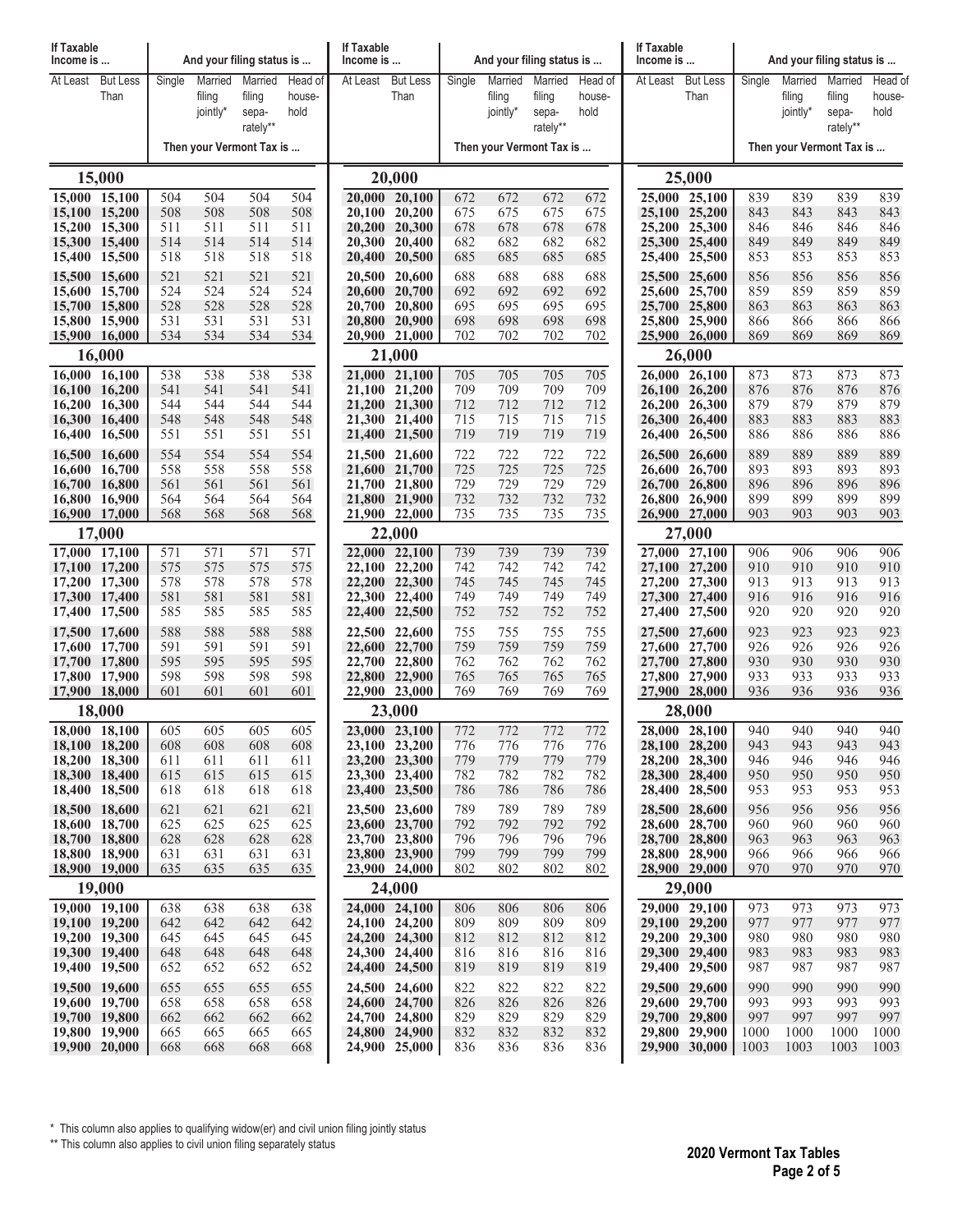| If Taxable<br>Income is                                 |                 |              |                     | And your filing status is |                | If Taxable<br>Income is |                                |              |                    | And your filing status is |                | If Taxable<br>Income is  |                                |              | And your filing status is |                     |                |  |
|---------------------------------------------------------|-----------------|--------------|---------------------|---------------------------|----------------|-------------------------|--------------------------------|--------------|--------------------|---------------------------|----------------|--------------------------|--------------------------------|--------------|---------------------------|---------------------|----------------|--|
| At Least                                                | <b>But Less</b> | Single       | Married             | Married                   | Head of        | At Least                | <b>But Less</b>                | Single       | Married            | Married                   | Head of        | At Least                 | <b>But Less</b>                | Single       | Married                   | Married             | Head of        |  |
|                                                         | Than            |              | filing<br>jointly*  | filing<br>sepa-           | house-<br>hold |                         | Than                           |              | filing<br>jointly* | filing<br>sepa-           | house-<br>hold |                          | Than                           |              | filing<br>jointly*        | filing<br>sepa-     | house-<br>hold |  |
|                                                         |                 |              |                     | rately**                  |                |                         |                                |              |                    | rately**                  |                |                          |                                |              |                           | rately**            |                |  |
|                                                         |                 |              |                     | Then your Vermont Tax is  |                |                         |                                |              |                    | Then your Vermont Tax is  |                | Then your Vermont Tax is |                                |              |                           |                     |                |  |
| 30,000                                                  |                 |              |                     |                           |                |                         | 35,000                         |              |                    |                           | 40,000         |                          |                                |              |                           |                     |                |  |
| 30,000 30,100<br>30,100 30,200                          |                 | 1007<br>1010 | 1007<br>1010        | 1007<br>1010              | 1007<br>1010   |                         | 35,000 35,100<br>35,100 35,200 | 1174<br>1178 | 1174<br>1178       | 1217<br>1224              | 1174<br>1178   | 40.000<br>40.100         | 40,100<br>40,200               | 1342<br>1345 | 1342<br>1345              | 1547<br>1554        | 1342<br>1345   |  |
| 30,200 30,300<br>30,300 30,400                          |                 | 1013<br>1017 | 1013<br>1017        | 1013<br>1017              | 1013<br>1017   |                         | 35,200 35,300<br>35,300 35,400 | 1181<br>1184 | 1181<br>1184       | 1231<br>1237              | 1181<br>1184   | 40,200<br>40,300         | 40,300<br>40,400               | 1348<br>1352 | 1348<br>1352              | 1561<br>1567        | 1348<br>1352   |  |
| 30,400                                                  | 30,500          | 1020         | 1020                | 1020                      | 1020           |                         | 35,400 35,500                  | 1188         | 1188               | 1244                      | 1188           | 40,400                   | 40,500                         | 1359         | 1355                      | 1574                | 1355           |  |
| 30,500 30,600                                           |                 | 1023         | 1023                | 1023                      | 1023           |                         | 35,500 35,600                  | 1191         | 1191               | 1250                      | 1191           | 40,500                   | 40,600                         | 1365         | 1358                      | 1580                | 1358           |  |
| 30,600<br>30,700 30,800                                 | 30,700          | 1027<br>1030 | 1027<br>1030        | 1027<br>1030              | 1027<br>1030   |                         | 35,600 35,700<br>35,700 35,800 | 1194<br>1198 | 1194<br>1198       | 1257<br>1264              | 1194<br>1198   | 40,600<br>40,700         | 40,700<br>40,800               | 1372<br>1378 | 1362<br>1365              | 1587<br>1594        | 1362<br>1365   |  |
| 30,800 30,900                                           |                 | 1033         | 1033                | 1033                      | 1033           |                         | 35,800 35,900                  | 1201         | 1201               | 1270                      | 1201<br>1204   | 40,800                   | 40,900                         | 1385         | 1368                      | 1600                | 1368           |  |
| 30,900 31,000<br>31,000                                 |                 | 1037         | 1037                | 1037                      | 1037           |                         | 35,900 36,000<br>36,000        | 1204         | 1204               | 1277                      |                | 40,900 41,000<br>41,000  | 1392                           | 1372         | 1607                      | 1372                |                |  |
| 31,000 31,100                                           |                 | 1040         | 1040                | 1040                      | 1040           |                         | 36,000 36,100                  | 1208         | 1208               | 1283                      | 1208           |                          | 41,000 41,100                  | 1398         | 1375                      | 1613                | 1375           |  |
| 31,100 31,200                                           |                 | 1044         | 1044<br>1047        | 1044<br>1047              | 1044           |                         | 36,100 36,200                  | 1211         | 1211               | 1290                      | 1211           | 41,100<br>41,200         | 41,200<br>41,300               | 1405         | 1379<br>1382              | 1620                | 1379<br>1382   |  |
| 31,200 31,300<br>31,300 31,400                          |                 | 1047<br>1050 | 1050                | 1050                      | 1047<br>1050   |                         | 36,200 36,300<br>36,300 36,400 | 1214<br>1218 | 1214<br>1218       | 1297<br>1303              | 1214<br>1218   |                          | 41,300 41,400                  | 1411<br>1418 | 1385                      | 1627<br>1633        | 1385           |  |
| 31,400 31,500                                           |                 | 1054         | 1054                | 1054                      | 1054           |                         | 36,400 36,500                  | 1221         | 1221               | 1310                      | 1221           | 41,400                   | 41,500                         | 1425         | 1389                      | 1640                | 1389           |  |
| 31,500 31,600<br>31,600 31,700                          |                 | 1057         | 1057                | 1057<br>1060              | 1057<br>1060   |                         | 36,500 36,600<br>36,600 36,700 | 1224<br>1228 | 1224<br>1228       | 1316<br>1323              | 1224<br>1228   | 41,500                   | 41,600                         | 1431<br>1438 | 1392<br>1395              | 1646<br>1653        | 1392<br>1395   |  |
| 31,700 31,800                                           |                 | 1060<br>1064 | 1060<br>1064        | 1064                      | 1064           |                         | 36,700 36,800                  | 1231         | 1231               | 1330                      | 1231           | 41,600                   | 41,700<br>41,700 41,800        | 1444         | 1399                      | 1660                | 1399           |  |
| 31,800 31,900                                           |                 | 1067         | 1067                | 1067                      | 1067           |                         | 36,800 36,900                  | 1234         | 1234               | 1336                      | 1234           |                          | 41,800 41,900                  | 1451         | 1402                      | 1666                | 1402           |  |
| 31,900 32,000<br>1070<br>1070<br>1070<br>1070<br>32,000 |                 |              |                     |                           |                |                         | 36,900 37,000<br>37,000        | 1238         | 1238               | 1343                      | 1238           |                          | 41,900 42,000<br>42,000        | 1458         | 1405                      | 1673                | 1405           |  |
| 32,000 32,100                                           |                 | 1074         | 1074                | 1074                      | 1074           |                         | 37,000 37,100                  | 1241         | 1241               | 1349                      | 1241           |                          | 42,000 42,100                  | 1464         | 1409                      | 1679                | 1409           |  |
| 32,100 32,200                                           |                 | 1077         | 1077<br>1080        | 1077<br>1080              | 1077           |                         | 37,100 37,200                  | 1245         | 1245               | 1356                      | 1245           | 42,100                   | 42,200                         | 1471         | 1412                      | 1686                | 1412           |  |
| 32,200 32,300<br>32,300 32,400                          |                 | 1080<br>1084 | 1084                | 1084                      | 1080<br>1084   |                         | 37,200 37,300<br>37,300 37,400 | 1248<br>1251 | 1248<br>1251       | 1363<br>1369              | 1248<br>1251   |                          | 42,200 42,300<br>42,300 42,400 | 1477<br>1484 | 1415<br>1419              | 1693<br>1699        | 1415<br>1419   |  |
| 32,400 32,500                                           |                 | 1087         | 1087                | 1087                      | 1087           |                         | 37,400 37,500                  | 1255         | 1255               | 1376                      | 1255           | 42,400                   | 42,500                         | 1491         | 1422                      | 1706                | 1422           |  |
| 32,500 32,600<br>32,600 32,700                          |                 | 1090<br>1094 | 1090<br>1094        | 1090<br>1094              | 1090<br>1094   |                         | 37,500 37,600<br>37,600 37,700 | 1258<br>1261 | 1258<br>1261       | 1382<br>1389              | 1258<br>1261   | 42,500<br>42,600         | 42,600<br>42,700               | 1497<br>1504 | 1425<br>1429              | 1712<br>1719        | 1425<br>1429   |  |
| 32,700 32,800                                           |                 | 1097         | 1097                | 1097                      | 1097           |                         | 37,700 37,800                  | 1265         | 1265               | 1396                      | 1265           |                          | 42,700 42,800                  | 1510         | 1432                      | 1726                | 1432           |  |
| 32,800 32,900<br>32,900 33,000                          |                 | 1100<br>1104 | 1100<br>1104        | 1100<br>1104              | 1100<br>1104   |                         | 37,800 37,900<br>37,900 38,000 | 1268<br>1271 | 1268<br>1271       | 1402<br>1409              | 1268<br>1271   | 42,800                   | 42,900                         | 1517<br>1524 | 1435<br>1439              | 1732<br>1739        | 1435<br>1439   |  |
| 33,000                                                  |                 |              |                     |                           |                |                         | 38,000                         |              |                    |                           |                | 42,900 43,000<br>43,000  |                                |              |                           |                     |                |  |
| 33,000 33,100                                           |                 | 1107         | 1107                | 1107                      | 1107           |                         | 38,000 38,100                  | 1275         | 1275               | 1415                      | 1275           |                          | 43,000 43,100                  | 1530         | 1442                      | 1745                | 1442           |  |
| 33,100 33,200<br>33,200 33,300                          |                 | 1111<br>1114 | 1111<br>1114        | 1111<br>1114              | -1111<br>1114  |                         | 38,100 38,200<br>38,200 38,300 | 1278<br>1281 | 1278<br>1281       | 1422<br>1429              | 1278<br>1281   |                          | 43,100 43,200<br>43,200 43,300 | 1537<br>1543 | 1446<br>1449              | 1752<br>1759        | 1446<br>1449   |  |
| 33,300 33,400                                           |                 | 1117         | 1117                | 1117                      | 1117           |                         | 38,300 38,400                  | 1285         | 1285               | 1435                      | 1285           |                          | 43,300 43,400                  | 1550         | 1452                      | 1765                | 1452           |  |
| 33,400 33,500                                           |                 | 1121         | 1121                | 1121                      | 1121           |                         | 38,400 38,500                  | 1288         | 1288               | 1442                      | 1288           |                          | 43,400 43,500                  | 1557         | 1456                      | 1772                | 1456           |  |
| 33,500 33,600<br>33,600 33,700                          |                 | 1124<br>1127 | 1124<br>1127        | 1124<br>1127              | 1124<br>1127   |                         | 38,500 38,600<br>38,600 38,700 | 1291<br>1295 | 1291<br>1295       | 1448<br>1455              | 1291<br>1295   |                          | 43,500 43,600<br>43,600 43,700 | 1563<br>1570 | 1459<br>1462              | 1778<br>1785        | 1459<br>1462   |  |
| 33,700 33,800                                           |                 | 1131         | 1131                | 1132                      | 1131           |                         | 38,700 38,800                  | 1298         | 1298               | 1462                      | 1298           |                          | 43,700 43,800                  | 1576         | 1466                      | 1792                | 1466           |  |
| 33,800 33,900                                           |                 | 1134<br>1137 | 1134<br><u>1137</u> | 1138<br><u>1145</u>       | 1134<br>1137   |                         | 38,800 38,900<br>38,900 39,000 | 1301<br>1305 | 1301<br>1305       | 1468<br>1475              | 1301<br>1305   |                          | 43,800 43,900<br>43,900 44,000 | 1583<br>1590 | 1469<br>1472              | 1798<br><u>1805</u> | 1469<br>1472   |  |
| 33,900 34,000<br>34,000                                 |                 |              |                     |                           |                |                         | 39,000                         |              |                    |                           |                |                          | 44,000                         |              |                           |                     |                |  |
| 34,000 34,100                                           |                 | 1141         | 1141                | 1151                      | 1141           |                         | 39,000 39,100                  | 1308         | 1308               | 1481                      | 1308           |                          | 44,000 44,100                  | 1596         | 1476                      | 1811                | 1476           |  |
| 34,100 34,200<br>34,200 34,300                          |                 | 1144<br>1147 | 1144<br>1147        | 1158<br>1165              | 1144<br>1147   |                         | 39,100 39,200<br>39,200 39,300 | 1312<br>1315 | 1312<br>1315       | 1488<br>1495              | 1312<br>1315   |                          | 44,100 44,200<br>44,200 44,300 | 1603<br>1609 | 1479<br>1482              | 1818<br>1825        | 1479<br>1482   |  |
| 34,300 34,400                                           |                 | 1151         | 1151                | 1171                      | 1151           |                         | 39,300 39,400                  | 1318         | 1318               | 1501                      | 1318           |                          | 44,300 44,400                  | 1616         | 1486                      | 1831                | 1486           |  |
| 34,400 34,500                                           |                 | 1154         | 1154                | 1178                      | 1154           |                         | 39,400 39,500                  | 1322         | 1322               | 1508                      | 1322           |                          | 44,400 44,500                  | 1623         | 1489                      | 1838                | 1489           |  |
| 34,500 34,600<br>34,600 34,700                          |                 | 1157<br>1161 | 1157<br>1161        | 1184<br>1191              | 1157<br>1161   |                         | 39,500 39,600<br>39,600 39,700 | 1325<br>1328 | 1325<br>1328       | 1514<br>1521              | 1325<br>1328   |                          | 44,500 44,600<br>44,600 44,700 | 1629<br>1636 | 1492<br>1496              | 1844<br>1851        | 1492<br>1496   |  |
| 34,700 34,800                                           |                 | 1164         | 1164                | 1198                      | 1164           |                         | 39,700 39,800                  | 1332         | 1332               | 1528                      | 1332           |                          | 44,700 44,800                  | 1642         | 1499                      | 1858                | 1499           |  |
| 34,800 34,900<br>34,900 35,000                          |                 | 1167<br>1171 | 1167<br>1171        | 1204<br>1211              | 1167<br>1171   |                         | 39,800 39,900<br>39,900 40,000 | 1335<br>1338 | 1335<br>1338       | 1534<br>1541              | 1335<br>1338   |                          | 44,800 44,900<br>44,900 45,000 | 1649<br>1656 | 1502<br>1506              | 1864<br>1871        | 1502<br>1506   |  |
|                                                         |                 |              |                     |                           |                |                         |                                |              |                    |                           |                |                          |                                |              |                           |                     |                |  |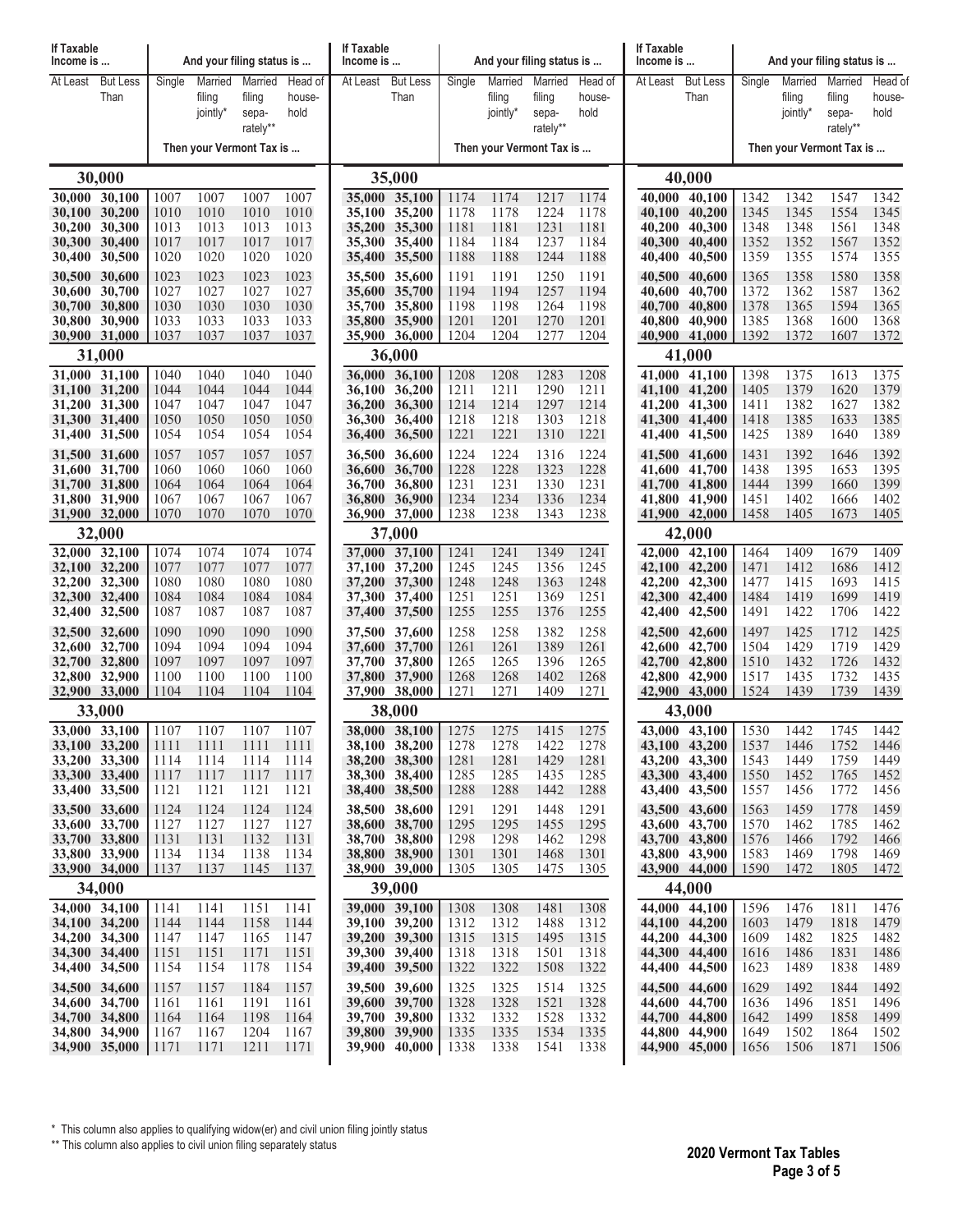| If Taxable<br>Income is                                                                        |                                      |                                                      |                                                      | And your filing status is                            |                                                      | <b>If Taxable</b><br>Income is |                                                                                                                     |                                                      | And your filing status is                            |                                                      |                                                      | If Taxable<br>Income is              |                                                                                                       |                                                      | And your filing status is                            |                                                      |                                                      |  |
|------------------------------------------------------------------------------------------------|--------------------------------------|------------------------------------------------------|------------------------------------------------------|------------------------------------------------------|------------------------------------------------------|--------------------------------|---------------------------------------------------------------------------------------------------------------------|------------------------------------------------------|------------------------------------------------------|------------------------------------------------------|------------------------------------------------------|--------------------------------------|-------------------------------------------------------------------------------------------------------|------------------------------------------------------|------------------------------------------------------|------------------------------------------------------|------------------------------------------------------|--|
| At Least                                                                                       | <b>But Less</b><br>Than              | Single                                               | Married<br>filing<br>jointly*                        | Married<br>filing<br>sepa-<br>rately**               | Head of<br>house-<br>hold                            | At Least                       | <b>But Less</b><br>Than                                                                                             | Single                                               | Married<br>filing<br>jointly*                        | Married<br>filing<br>sepa-<br>rately**               | Head of<br>house-<br>hold                            | At Least                             | <b>But Less</b><br>Than                                                                               | Single                                               | Married<br>filing<br>jointly*                        | Married<br>filing<br>sepa-<br>rately**               | Head of<br>house-<br>hold                            |  |
|                                                                                                |                                      |                                                      |                                                      | Then your Vermont Tax is                             |                                                      |                                |                                                                                                                     |                                                      | Then your Vermont Tax is                             |                                                      |                                                      |                                      |                                                                                                       |                                                      | Then your Vermont Tax is                             |                                                      |                                                      |  |
|                                                                                                | 45,000                               |                                                      |                                                      |                                                      |                                                      |                                | 50,000                                                                                                              |                                                      |                                                      |                                                      |                                                      | 55,000                               |                                                                                                       |                                                      |                                                      |                                                      |                                                      |  |
| 45,000 45,100<br>45,100 45,200<br>45,200<br>45,300 45,400<br>45,400                            | 45,300<br>45,500                     | 1662<br>1669<br>1675<br>1682<br>1689                 | 1509<br>1513<br>1516<br>1519<br>1523                 | 1877<br>1884<br>1891<br>1897<br>1904                 | 1509<br>1513<br>1516<br>1519<br>1523                 |                                | 50,000 50,100<br>50,100 50,200<br>50,200 50,300<br>50.300 50.400<br>50,400 50,500                                   | 1992<br>1999<br>2005<br>2012<br>2019                 | 1677<br>1680<br>1683<br>1687<br>1690                 | 2207<br>2214<br>2221<br>2227<br>2234                 | 1677<br>1680<br>1683<br>1687<br>1690                 | 55,100<br>55,200                     | 55,000 55,100<br>55,200<br>55,300<br>55,300 55,400<br>55,400 55,500                                   | 2322<br>2329<br>2335<br>2342<br>2349                 | 1844<br>1848<br>1851<br>1854<br>1858                 | 2537<br>2544<br>2551<br>2557<br>2564                 | 1875<br>1881<br>1888<br>1895<br>1901                 |  |
| 45,500<br>45,600<br>45,700 45,800<br>45,800<br>45,900 46,000                                   | 45,600<br>45,700<br>45,900           | 1695<br>1702<br>1708<br>1715<br>1722                 | 1526<br>1529<br>1533<br>1536<br>1539                 | 1910<br>1917<br>1924<br>1930<br>1937                 | 1526<br>1529<br>1533<br>1536<br>1539                 | 50,600<br>50,800               | 50,500 50,600<br>50,700<br>50,700 50,800<br>50,900<br>50,900 51,000                                                 | 2025<br>2032<br>2038<br>2045<br>2052                 | 1693<br>1697<br>1700<br>1703<br>1707                 | 2240<br>2247<br>2254<br>2260<br>2267                 | 1693<br>1697<br>1700<br>1703<br>1707                 | 55,600<br>55,700<br>55,800           | 55,500 55,600<br>55,700<br>55,800<br>55,900<br>55,900 56,000                                          | 2355<br>2362<br>2368<br>2375<br>2382                 | 1861<br>1864<br>1868<br>1871<br>1874                 | 2570<br>2577<br>2584<br>2590<br>2597                 | 1908<br>1914<br>1921<br>1928<br>1934                 |  |
|                                                                                                | 46,000                               |                                                      |                                                      |                                                      |                                                      |                                | 51,000                                                                                                              |                                                      |                                                      |                                                      |                                                      |                                      | 56,000                                                                                                |                                                      |                                                      |                                                      |                                                      |  |
| 46,000 46,100<br>46,100<br>46,200<br>46,300<br>46,400                                          | 46,200<br>46,300<br>46,400<br>46,500 | 1728<br>1735<br>1741<br>1748<br>1755                 | 1543<br>1546<br>1549<br>1553<br>1556                 | 1943<br>1950<br>1957<br>1963<br>1970                 | 1543<br>1546<br>1549<br>1553<br>1556                 |                                | 51,000 51,100<br>51,100 51,200<br>51,200 51,300<br>51,300 51,400<br>51,400 51,500                                   | 2058<br>2065<br>2071<br>2078<br>2085                 | 1710<br>1714<br>1717<br>1720<br>1724                 | 2273<br>2280<br>2287<br>2293<br>2300                 | 1710<br>1714<br>1717<br>1720<br>1724                 | 56,100<br>56,200<br>56,300<br>56,400 | 56,000 56,100<br>56,200<br>56,300<br>56,400<br>56,500                                                 | 2388<br>2395<br>2401<br>2408<br>2415                 | 1878<br>1881<br>1884<br>1888<br>1891                 | 2603<br>2610<br>2617<br>2623<br>2630                 | 1941<br>1947<br>1954<br>1961<br>1967                 |  |
| 46,500<br>46,600<br>46,700<br>46,800<br>46,900 47,000                                          | 46,600<br>46,700<br>46,800<br>46,900 | 1761<br>1768<br>1774<br>1781<br>1788                 | 1559<br>1563<br>1566<br>1569<br>1573                 | 1976<br>1983<br>1990<br>1996<br>2003                 | 1559<br>1563<br>1566<br>1569<br>1573                 |                                | 51,500 51,600<br>51,600 51,700<br>51,700 51,800<br>51,800 51,900<br>51,900 52,000                                   | 2091<br>2098<br>2104<br>2111<br>2118                 | 1727<br>1730<br>1734<br>1737<br>1740                 | 2306<br>2313<br>2320<br>2326<br>2333                 | 1727<br>1730<br>1734<br>1737<br>1740                 | 56,500<br>56,600<br>56,700<br>56,800 | 56,600<br>56,700<br>56,800<br>56,900<br>56,900 57,000                                                 | 2421<br>2428<br>2434<br>2441<br>2448                 | 1894<br>1898<br>1901<br>1904<br>1908                 | 2636<br>2643<br>2650<br>2656<br>2663                 | 1974<br>1980<br>1987<br>1994<br>2000                 |  |
| 47,000                                                                                         |                                      |                                                      |                                                      |                                                      |                                                      |                                | 52,000                                                                                                              |                                                      |                                                      |                                                      |                                                      |                                      | 57,000                                                                                                |                                                      |                                                      |                                                      |                                                      |  |
| 47,000 47,100<br>47,100 47,200<br>47,200<br>47,300 47,400<br>47,400<br>47,500 47,600<br>47,600 | 47,300<br>47,500<br>47,700           | 1794<br>1801<br>1807<br>1814<br>1821<br>1827<br>1834 | 1576<br>1580<br>1583<br>1586<br>1590<br>1593<br>1596 | 2009<br>2016<br>2023<br>2029<br>2036<br>2042<br>2049 | 1576<br>1580<br>1583<br>1586<br>1590<br>1593<br>1596 |                                | 52,000 52,100<br>52,100 52,200<br>52,200 52,300<br>52,300 52,400<br>52,400 52,500<br>52,500 52,600<br>52,600 52,700 | 2124<br>2131<br>2137<br>2144<br>2151<br>2157<br>2164 | 1744<br>1747<br>1750<br>1754<br>1757<br>1760<br>1764 | 2339<br>2346<br>2353<br>2359<br>2366<br>2372<br>2379 | 1744<br>1747<br>1750<br>1754<br>1757<br>1760<br>1764 | 57,200<br>57,600                     | 57,000 57,100<br>57,100 57,200<br>57,300<br>57,300 57,400<br>57,400 57,500<br>57,500 57,600<br>57,700 | 2454<br>2461<br>2467<br>2474<br>2481<br>2487<br>2494 | 1911<br>1915<br>1918<br>1921<br>1925<br>1928<br>1931 | 2669<br>2676<br>2683<br>2689<br>2696<br>2702<br>2709 | 2007<br>2013<br>2020<br>2027<br>2033<br>2040<br>2046 |  |
| 47,700 47,800<br>47,800<br>47,900 48,000                                                       | 47,900<br>48,000                     | 1840<br>1847<br>1854                                 | 1600<br>1603<br>1606                                 | 2056<br>2062<br>2069                                 | 1600<br>1603<br>1606                                 |                                | 52,700 52,800<br>52,800 52,900<br>52,900 53,000<br>53,000                                                           | 2170<br>2177<br>2184                                 | 1767<br>1770<br>1774                                 | 2386<br>2392<br>2399                                 | 1767<br>1770<br>1774                                 |                                      | 57,700 57,800<br>57,800 57,900<br>57,900 58,000<br>58,000                                             | 2500<br>2507<br>2514                                 | 1935<br>1938<br>1941                                 | 2716<br>2722<br>2729                                 | 2053<br>2060<br>2066                                 |  |
| 48,000 48,100<br>48,100 48,200<br>48,200 48,300<br>48,300 48,400<br>48,400 48,500              |                                      | 1860<br>1867<br>1873<br>1880<br>1887                 | 1610<br>1613<br>1616<br>1620<br>1623                 | 2075<br>2082<br>2089<br>2095<br>2102                 | 1610<br>1613<br>1616<br>1620<br>1623                 |                                | 53,000 53,100<br>53,100 53,200<br>53,200 53,300<br>53,300 53,400<br>53,400 53,500                                   | 2190<br>2197<br>2203<br>2210<br>2217                 | 1777<br>1781<br>1784<br>1787<br>1791                 | 2405<br>2412<br>2419<br>2425<br>2432                 | 1777<br>1781<br>1784<br>1787<br>1791                 |                                      | 58,000 58,100<br>58,100 58,200<br>58,200 58,300<br>58,300 58,400<br>58,400 58,500                     | 2520<br>2527<br>2533<br>2540<br>2547                 | 1945<br>1948<br>1951<br>1955<br>1958                 | 2735<br>2742<br>2749<br>2755<br>2762                 | 2073<br>2079<br>2086<br>2093<br>2099                 |  |
| 48,500 48,600<br>48,600 48,700<br>48,700 48,800<br>48,800 48,900<br>48,900 49,000              |                                      | 1893<br>1900<br>1906<br>1913<br>1920                 | 1626<br>1630<br>1633<br>1636<br>1640                 | 2108<br>2115<br>2122<br>2128<br>2135                 | 1626<br>1630<br>1633<br>1636<br>1640                 |                                | 53,500 53,600<br>53,600 53,700<br>53,700 53,800<br>53,800 53,900<br>53,900 54,000                                   | 2223<br>2230<br>2236<br>2243<br>2250                 | 1794<br>1797<br>1801<br>1804<br>1807                 | 2438<br>2445<br>2452<br>2458<br>2465                 | 1794<br>1797<br>1801<br>1804<br>1807                 |                                      | 58,500 58,600<br>58,600 58,700<br>58,700 58,800<br>58,800 58,900<br>58,900 59,000                     | 2553<br>2560<br>2566<br>2573<br>2580                 | 1961<br>1965<br>1968<br>1971<br>1975                 | 2768<br>2775<br>2782<br>2788<br>2795                 | 2106<br>2112<br>2119<br>2126<br>2132                 |  |
| 49,000 49,100                                                                                  | 49,000                               | 1926                                                 | 1643                                                 | 2141                                                 | 1643                                                 |                                | 54,000<br>54,000 54,100                                                                                             | 2256                                                 | 1811                                                 | 2471                                                 | 1811                                                 |                                      | 59,000<br>59,000 59,100                                                                               | 2586                                                 | 1978                                                 | 2801                                                 | 2139                                                 |  |
| 49,100 49,200<br>49,200 49,300<br>49,300 49,400<br>49,400 49,500                               |                                      | 1933<br>1939<br>1946<br>1953                         | 1647<br>1650<br>1653<br>1657                         | 2148<br>2155<br>2161<br>2168                         | 1647<br>1650<br>1653<br>1657                         |                                | 54,100 54,200<br>54,200 54,300<br>54,300 54,400<br>54,400 54,500                                                    | 2263<br>2269<br>2276<br>2283                         | 1814<br>1817<br>1821<br>1824                         | 2478<br>2485<br>2491<br>2498                         | 1815<br>1822<br>1829<br>1835                         |                                      | 59,100 59,200<br>59,200 59,300<br>59,300 59,400<br>59,400 59,500                                      | 2593<br>2599<br>2606<br>2613                         | 1982<br>1985<br>1988<br>1992                         | 2808<br>2815<br>2821<br>2828                         | 2145<br>2152<br>2159<br>2165                         |  |
| 49,500 49,600<br>49,600 49,700<br>49,700 49,800<br>49,800 49,900<br>49,900 50,000              |                                      | 1959<br>1966<br>1972<br>1979<br>  1986               | 1660<br>1663<br>1667<br>1670<br>1673                 | 2174<br>2181<br>2188<br>2194<br>2201                 | 1660<br>1663<br>1667<br>1670<br>1673                 |                                | 54,500 54,600<br>54,600 54,700<br>54,700 54,800<br>54,800 54,900<br>54,900 55,000                                   | 2289<br>2296<br>2302<br>2309<br>2316                 | 1827<br>1831<br>1834<br>1837<br>1841                 | 2504<br>2511<br>2518<br>2524<br>2531                 | 1842<br>1848<br>1855<br>1862<br>1868                 |                                      | 59,500 59,600<br>59,600 59,700<br>59,700 59,800<br>59,800 59,900<br>59,900 60,000                     | 2619<br>2626<br>2632<br>2639<br>2646                 | 1995<br>1998<br>2002<br>2005<br>2008                 | 2834<br>2841<br>2848<br>2854<br>2861                 | 2172<br>2178<br>2185<br>2192<br>2198                 |  |